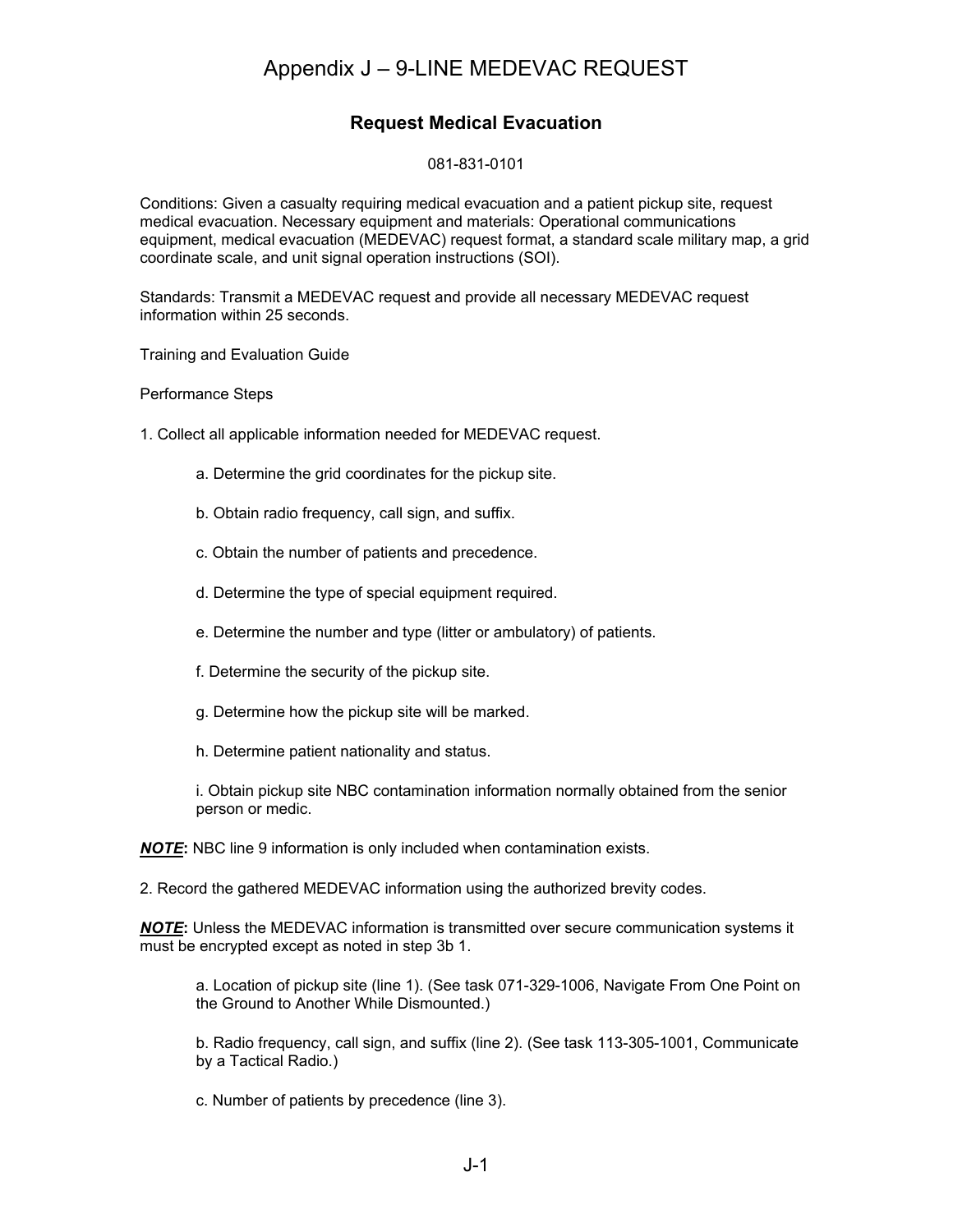## Appendix J – 9-LINE MEDEVAC REQUEST

- d. Special equipment required (line 4).
- e. Number of patients by type (line 5).
- f. Security of pickup site (line 6).
- g. Method of marking pickup site (line 7).
- h. Patient nationality and status (line 8)
- i. NBC contamination (line 9).
- 3. Transmit the MEDEVAC request.
	- a. Contact the unit that controls the evacuation assets.
		- (1) Make proper contact with the intended receiver.
		- (2) Use effective call sign and frequency assignments from the SOI.

(3) Give the following in the clear "I HAVE A MEDEVAC REQUEST;" wait 1-3 seconds for response. If no response, repeat the statement.

b. Transmit the MEDEVAC information in the proper sequence.

(1) State all line item numbers in clear text. The call sign and suffix (if needed) in line 2 may be transmitted in the clear.

*NOTE*: Line numbers 1 through 5 must always be transmitted during the initial contact with the evacuation unit. Lines 6 through 9 may be transmitted while the aircraft or vehicle is en route.

> (2) Follow the procedure provided in the Explanation column of the MEDEVAC request format to transmit other required information.

(3) Pronounce letters and numbers in accordance with appropriate radio telephone procedure.

(4) Take no longer than 25 seconds to transmit.

(5) End the transmission by stating "over."

(6) Keep the radio on and listen for additional instructions or contact from the evacuation unit.